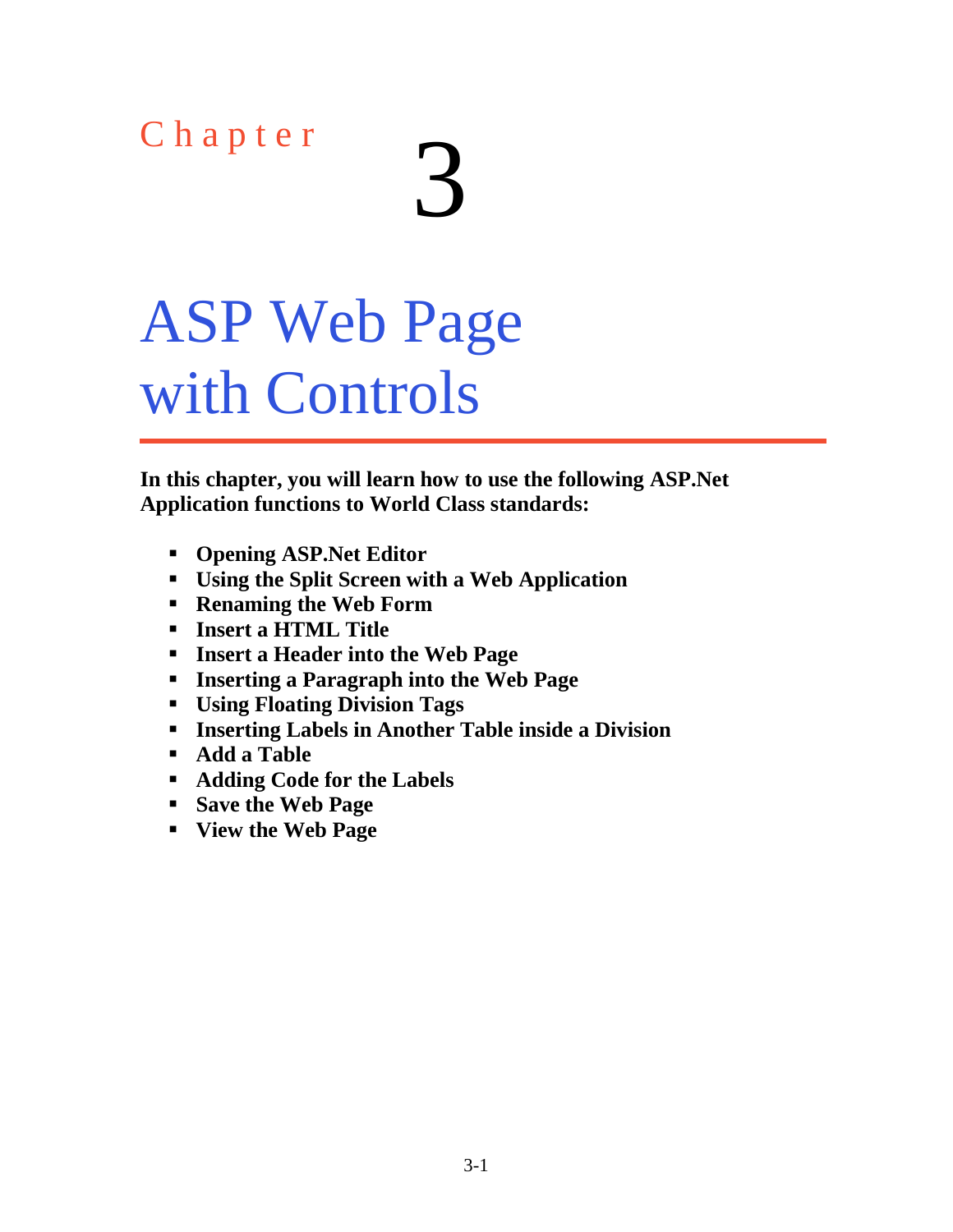## **Open the ASP.Net Editor**

To open the ASP.Net Web Application Editor in Microsoft Visual Studio is essential to creating dynamic web pages with controls. In this version of the World Class CAD – ASP.Net, we are using Visual Studio 2012.

**\_\_\_\_\_\_\_\_\_\_\_\_\_\_\_\_\_\_\_\_\_\_\_\_\_\_\_\_\_\_\_\_\_\_\_\_\_\_\_\_\_\_\_\_\_\_\_\_\_\_\_\_\_\_\_\_\_**

To open a new project, we select New Project on the left side of the Start Page.



#### **Figure 3.1 – The Start Page**

We start a new Windows Application Project by picking the Windows under Visual  $C \#$  in the left pan of the New Project window. Then we pick ASP.Net Empty Web Application in the center pane.

At the bottom of the Window, we name the project, Address Book. We make a folder for our work called ASP Dot Net on the desktop, on our flash drive or in the Documents folder. We make another folder called Project. On the New Project window, we browse to the Project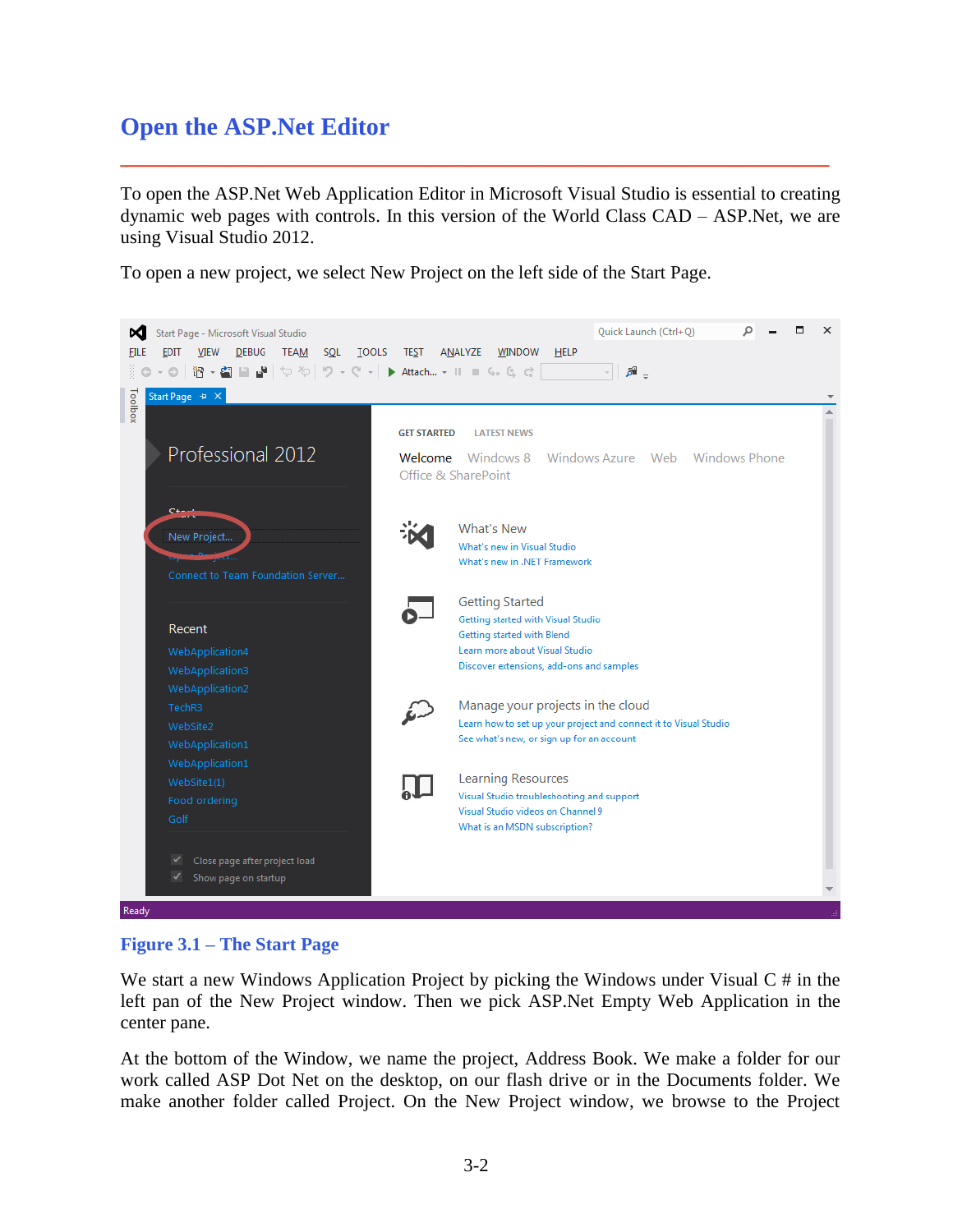| <b>New Project</b>                                    |                    |           |                                               |                                | P<br>$\mathbf{x}$                                                         |
|-------------------------------------------------------|--------------------|-----------|-----------------------------------------------|--------------------------------|---------------------------------------------------------------------------|
| $P$ Recent                                            |                    |           | .NET Framework 4.5<br>Sort by: Default        | 罪臣<br>$\overline{\phantom{a}}$ | Search Installed Templates (Ctrl+E)<br>- ۹                                |
| ▲ Installed                                           |                    | $\bullet$ | <b>ASP.NET Empty Web Application</b>          | Visual C#                      | Type: Visual C#                                                           |
| ▲ Templates<br>$\blacktriangle$ Visual C#<br>Windows  |                    |           | <b>ASP.NET Web Forms Application</b>          | Visual C#                      | An empty project for creating an<br>application with a Web user interface |
| Web<br>D Office                                       |                    |           | <b>ASP.NET MVC 3 Web Application</b>          | Visual C#                      |                                                                           |
| Cloud<br>Reporting                                    |                    |           | <b>ASP.NET MVC 4 Web Application</b>          | Visual C#                      |                                                                           |
| <b>D</b> SharePoint<br>Silverlight                    |                    | ∰         | ASP.NET Dynamic Data Entities Web Application | Visual C#                      |                                                                           |
| Test<br><b>WCF</b>                                    |                    | 俄         | <b>ASP.NET AJAX Server Control</b>            | Visual C#                      |                                                                           |
| Workflow<br>LightSwitch                               |                    | 従         | ASP.NET AJAX Server Control Extender          | Visual C#                      |                                                                           |
| D Other Languages<br>D Other Project Types<br>Samples |                    | 俄         | <b>ASP.NET Server Control</b>                 | Visual C#                      |                                                                           |
| D Online                                              |                    |           |                                               |                                |                                                                           |
| Name:                                                 | AddressBook        |           |                                               |                                |                                                                           |
| K:\wcc asp dot net\Projects\<br>Location:             |                    |           |                                               |                                | Browse                                                                    |
| Solution name:                                        | <b>AddressBook</b> |           |                                               |                                | Create directory for solution<br>Add to source control                    |
|                                                       |                    |           |                                               |                                | <b>OK</b><br>Cancel                                                       |

folder location. The solution name is the same as the project name.

#### **Figure 3.2 – New Project**

The Address Book web project opens.



**Figure 3.3 –The Address Book Program**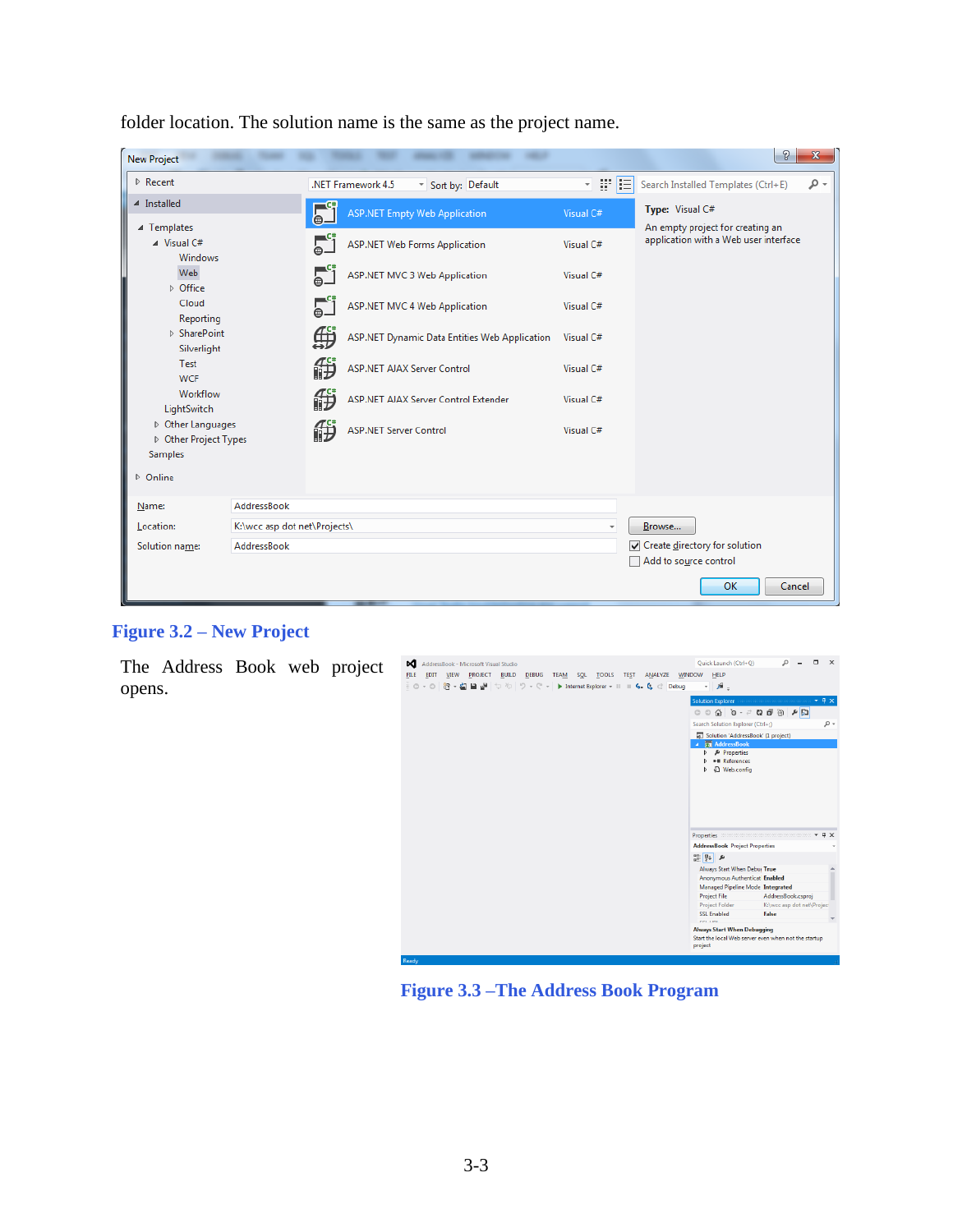Next, we will add a new item, which we will call webform1. On the main menu, select Project and choose Add New Item from the drop down menu.





The Add New Item window will appear and we will select New Form from the center list. The default name for the web form is WebForm1.aspx. We will type in address\_book.aspx for the file name. Then we click on the Add button.

Reporting Silverlight<br>Workflow

In the Solution Explorer on the right side of Visual Studio, we can see the new ASP.Net web page called address\_book.aspx. We should highlight the file and we can see the HTML source code in the left pane.





| AddressBook - Microsoft Visual Studio<br>×<br><b>EDIT</b><br>VIEW<br>PROJECT BUILD<br><b>DEBUG</b><br>TEA <u>M</u> S <u>Q</u> L <u>T</u> OOLS<br><b>FILE</b><br>《○・○ 俗・留 曽 皆 や や   ウ・ペ -   ▶ Internet Explorer - Ⅱ Ⅲ 6 - 0, ♂ Debug | Ouick Launch (Ctrl+O)<br>TEST ANALYZE<br>WINDOW HELP<br>- 8.                                                                            |  | $\times$ |
|-------------------------------------------------------------------------------------------------------------------------------------------------------------------------------------------------------------------------------------|-----------------------------------------------------------------------------------------------------------------------------------------|--|----------|
| address-book.aspx $\# \times$                                                                                                                                                                                                       | Solution Explorer communications are considered as $\mathbf{F} = \mathbf{R} \times \mathbf{R}$                                          |  |          |
| <%@ Page Language="C#" AutoEventWireup="true" CodeBehind="address-                                                                                                                                                                  |                                                                                                                                         |  |          |
| html                                                                                                                                                                                                                                | Search Solution Explorer (Ctrl+;)                                                                                                       |  | - م      |
| E <html xmlns="http://www.w3.org/1999/xhtml"><br/>Fikhead runat="server"&gt;<br/><title></title><br/><br/><b>Exbody&gt;</b><br/><form_id="form1"_runat="server"><br/>Ė<br/><div></div></form_id="form1"_runat="server"></html>      | a Solution 'AddressBook' (1 project)<br><b>AddressBook</b><br>Properties<br><b>I-II</b> References<br>address-book.aspx<br>□ Web.config |  |          |
| $\langle$ /div>                                                                                                                                                                                                                     | Properties accommodation of $\mathbf{F} \times \mathbf{A}$                                                                              |  |          |
| $\langle$ /form>                                                                                                                                                                                                                    | <b>DOCUMENT</b>                                                                                                                         |  |          |
| <br>                                                                                                                                                                                                                                | <b>開展↓</b><br>Class                                                                                                                     |  |          |
|                                                                                                                                                                                                                                     | Culture                                                                                                                                 |  |          |
|                                                                                                                                                                                                                                     | Debua                                                                                                                                   |  |          |
|                                                                                                                                                                                                                                     | Class                                                                                                                                   |  |          |
| $100 \%$ $\div$ 4<br><b>B</b> Split<br>o Source<br><b>B</b> Design                                                                                                                                                                  | Defines class of the page body.                                                                                                         |  |          |

**Figure 3.6 –WebForm1.aspx**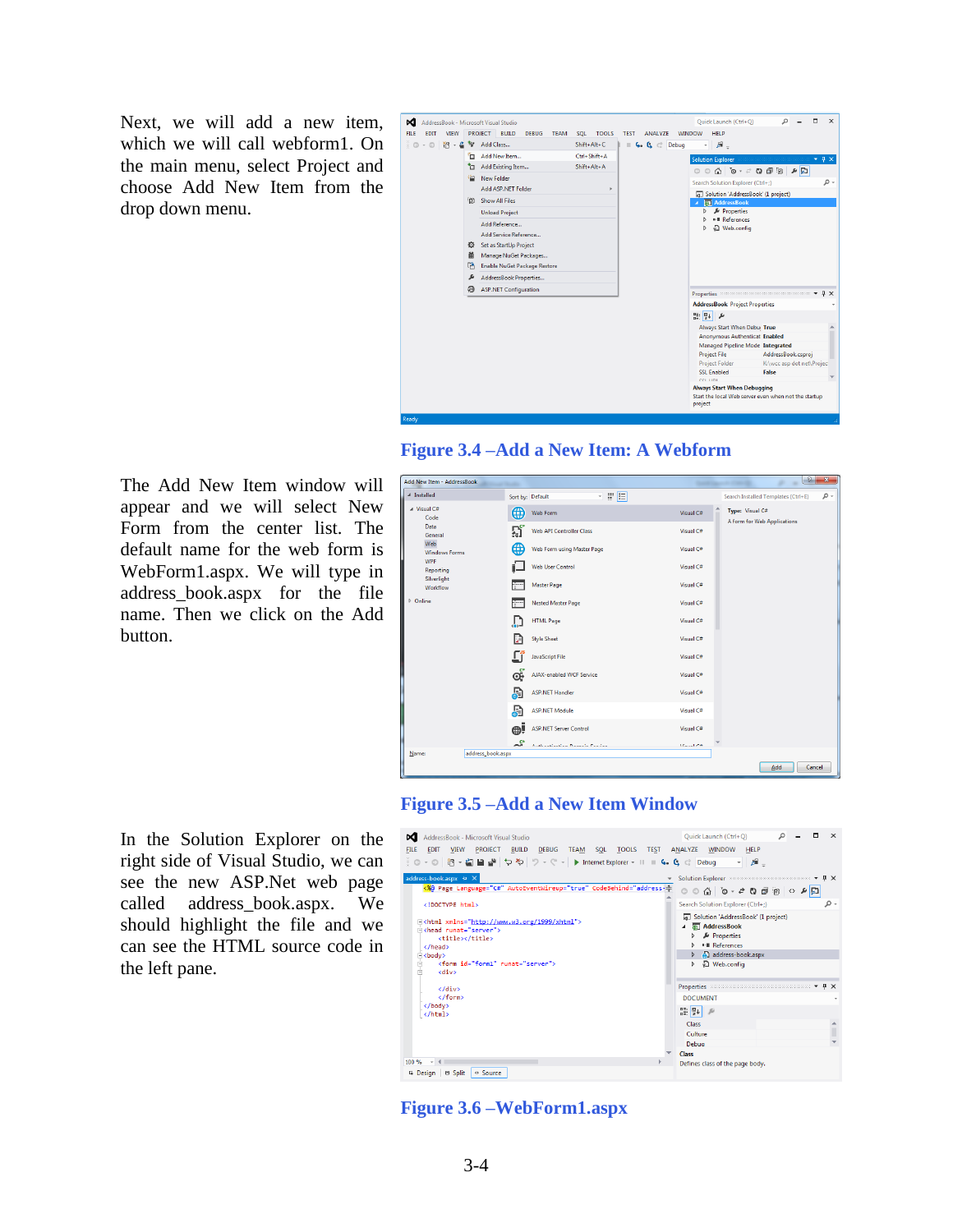## **Using the Split Screen with a Web Application**

For graphical presentations such as web pages, we will want to look at the design the same time that we see the HTML code. At the bottom of the page, we can see the Design – Split – Source options. We will choose the Split button to allow us to see both the source code and the design at the same time.

**\_\_\_\_\_\_\_\_\_\_\_\_\_\_\_\_\_\_\_\_\_\_\_\_\_\_\_\_\_\_\_\_\_\_\_\_\_\_\_\_\_\_\_\_\_\_\_\_\_\_\_\_\_\_\_\_\_**

| AddressBook - Microsoft Visual Studio                                                                                                                   | Quick Launch (Ctrl+Q)<br>$\times$                                             |
|---------------------------------------------------------------------------------------------------------------------------------------------------------|-------------------------------------------------------------------------------|
| <b>BUILD</b><br><b>TOOLS</b><br><b>EDIT</b><br><b>VIEW</b><br>PROJECT<br><b>DEBUG</b><br><b>TEAM</b><br>SQL<br>FORMAT<br><b>TEST</b><br>ANALYZE<br>FILE | WINDOW<br><b>HELP</b>                                                         |
| - ⊙│沿 - 名 ᆸ ᆸ <mark>→</mark> 々 や │ ウ - ぐ - │ ▶ Internet Explorer - Ⅱ <b>□ 4. G</b> ♂ Debug                                                              | - 5<br>$\equiv$                                                               |
|                                                                                                                                                         |                                                                               |
| address-book.aspx + X                                                                                                                                   | Solution Explorer according to the contract of $\mathbf{F} \times \mathbf{R}$ |
| <%@ Page Language="C#" AutoEventWireup="true" CodeBehind="address-book.aspx.cs" -                                                                       | $\Box \bullet \Diamond \bullet \Box \Box \Box \bullet \bullet \bullet \Box$   |
| html                                                                                                                                                    | Search Solution Explorer (Ctrl+;)<br>- م                                      |
| E <html xmlns="http://www.w3.org/1999/xhtml"></html>                                                                                                    | a Solution 'AddressBook' (1 project)                                          |
| Fikhead runat="server">                                                                                                                                 | <b>AddressBook</b>                                                            |
| <title></title>                                                                                                                                         | Properties                                                                    |
|                                                                                                                                                         | <b>■ References</b>                                                           |
| <b>⊟<body></body></b>                                                                                                                                   | address-book.aspx                                                             |
| <form id="form1" runat="server"><br/><div><br/>F</div></form>                                                                                           | Q Web.config                                                                  |
|                                                                                                                                                         |                                                                               |
| $\langle$ /div>                                                                                                                                         |                                                                               |
|                                                                                                                                                         |                                                                               |
|                                                                                                                                                         |                                                                               |
|                                                                                                                                                         | $\sqrt{4}$<br>Properties accompanyation accompany and a                       |
| $ +$ $+$ $-$<br>100 %                                                                                                                                   | $<$ DIV $>$                                                                   |
| div                                                                                                                                                     | 體 2↓                                                                          |
|                                                                                                                                                         | (id)                                                                          |
|                                                                                                                                                         | accesskey                                                                     |
|                                                                                                                                                         | aria-activedescendant                                                         |
|                                                                                                                                                         | aria-atomic<br>False                                                          |
|                                                                                                                                                         | aria-autocomplete<br>none                                                     |
|                                                                                                                                                         |                                                                               |
|                                                                                                                                                         | (id)                                                                          |
|                                                                                                                                                         |                                                                               |
| $ \langle body \rangle   \langle form#form1 \rangle $ < div<br>□ Split<br>↔ Source<br><html><br/><sup>1</sup> Design</html>                             |                                                                               |

**Figure 3.7 – The Split Screen to See Both Design and the Source Code**

## **Renaming the Web Form**

We will type Address Book between the title tag <title> and close title tag  $\langle$  /title >.

**<title>Address Book</title>**

|   | <%@ Page Language="C#" AutoEventWireup="true" CodeBehind="address-book.aspx.cs"  ≑ |
|---|------------------------------------------------------------------------------------|
|   | html                                                                               |
|   | E <html xmlns="http://www.w3.org/1999/xhtml"></html>                               |
|   | Fikhead runat="server">                                                            |
|   | <title>Address Book</title>                                                        |
|   | $\langle$ /head>                                                                   |
|   | ⊟≺body>                                                                            |
| Ė | <form id="form1" runat="server"></form>                                            |
| Ŕ | <div></div>                                                                        |
|   | $\langle$ /div $\rangle$                                                           |
|   | $\langle$ /form>                                                                   |
|   |                                                                                    |
|   |                                                                                    |

**Figure 3.9 – Web Page Title Source Code**

**\_\_\_\_\_\_\_\_\_\_\_\_\_\_\_\_\_\_\_\_\_\_\_\_\_\_\_\_\_\_\_\_\_\_\_\_\_\_\_\_\_\_\_\_\_\_\_\_\_\_\_\_\_\_\_\_\_**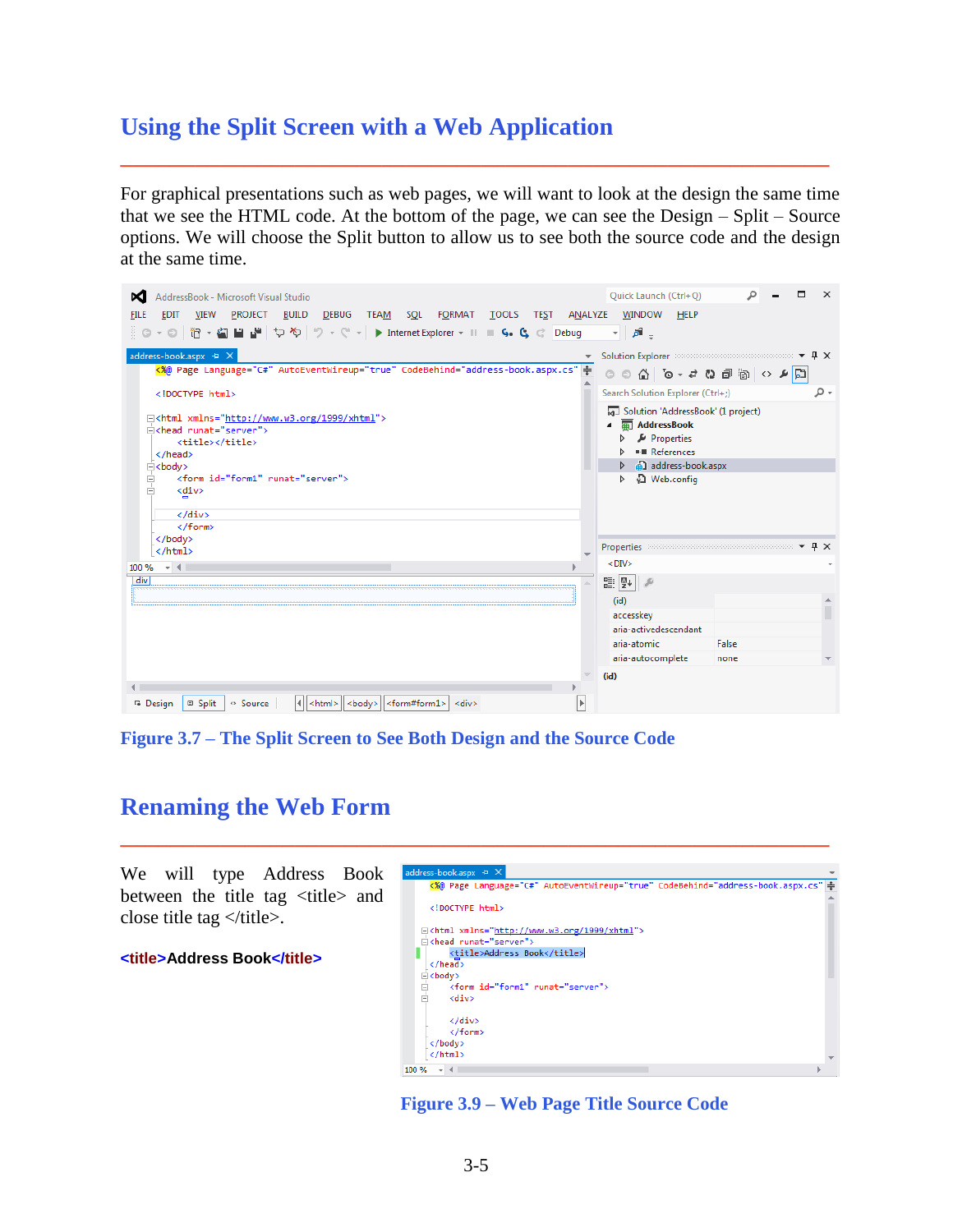## **Inserting a Header into the Web Page**

We will add a division tag <div> right after the body tag  $\langle$ body $\rangle$ . And in between the division tags, we will insert a header1 tag  $\langle h1 \rangle$ with the text Address Book and the close h1 tag  $\langle h1 \rangle$ .

```
<body>
   <div>
   <h1>Address Book</h1>
   </div>
```
We will add a style tag  $\langle$ style $\rangle$ right after the !DOCTYPE html tag. And in between the style tags, we will insert a definition for the font-family and font-size for the body of the web page and then close the style tag  $\langle$  style  $\rangle$ .

```
<style>
     BODY
     {
        font-family: Arial;
        font-size: 10pt;
 }
</style>
```

|                                   | E <html xmlns="http://www.w3.org/1999/xhtml"></html> |  |
|-----------------------------------|------------------------------------------------------|--|
|                                   | Fikhead runat="server">                              |  |
|                                   | <title>Address Book</title>                          |  |
|                                   |                                                      |  |
| ⊟≺body>                           |                                                      |  |
| e                                 | <div></div>                                          |  |
|                                   | <h1>Address Book</h1>                                |  |
|                                   | $\langle$ /div>                                      |  |
| $\overline{\phantom{0}}$          | <form id="form1" runat="server"></form>              |  |
| 口                                 | <div></div>                                          |  |
|                                   |                                                      |  |
|                                   | $\langle$ /div>                                      |  |
| 100 %<br>$\overline{\phantom{a}}$ |                                                      |  |
| div                               |                                                      |  |
|                                   |                                                      |  |
|                                   | <b>Address Book</b>                                  |  |
|                                   |                                                      |  |
|                                   |                                                      |  |

**Figure 3.10 – Placing a Label on the Form**

**\_\_\_\_\_\_\_\_\_\_\_\_\_\_\_\_\_\_\_\_\_\_\_\_\_\_\_\_\_\_\_\_\_\_\_\_\_\_\_\_\_\_\_\_\_\_\_\_\_\_\_\_\_\_\_\_\_**

| address-book.aspx* + X                                                                 |  |
|----------------------------------------------------------------------------------------|--|
|                                                                                        |  |
| html                                                                                   |  |
|                                                                                        |  |
| $\frac{y}{\frac{1}{x}}$<br><b>BODY</b>                                                 |  |
|                                                                                        |  |
| font-family: Calibri;                                                                  |  |
| font-size: 10pt;                                                                       |  |
|                                                                                        |  |
|                                                                                        |  |
|                                                                                        |  |
| [ <html xmlns="http://www.w3.org/1999/xhtml"><br/>⊟<head runat="server"></head></html> |  |
| <title>Address Book</title>                                                            |  |
|                                                                                        |  |
| □ <body></body>                                                                        |  |
| <div><br/>Ė</div>                                                                      |  |
| <h1>Address Book</h1>                                                                  |  |
| $\langle$ /div>                                                                        |  |
| 100 %                                                                                  |  |
| body                                                                                   |  |
|                                                                                        |  |
| <b>Address Book</b>                                                                    |  |
|                                                                                        |  |

**Figure 3.11 – Cascading Style Sheet**

## **Inserting a Paragraph into the Web Page**

In between a new set of division tags and after the h1 close tag  $\langle h1 \rangle$ ; we will add a paragraph tag  $\langle p \rangle$  and the close p tag  $\langle p_1 \rangle$ . And, we will type the text as shown below.

#### **<div>**

**<p>Add your Name, Address, City, State, Zip code, Phone, Email and press the send button</p> </div>**



**Figure 3.12 – Paragraph Tag**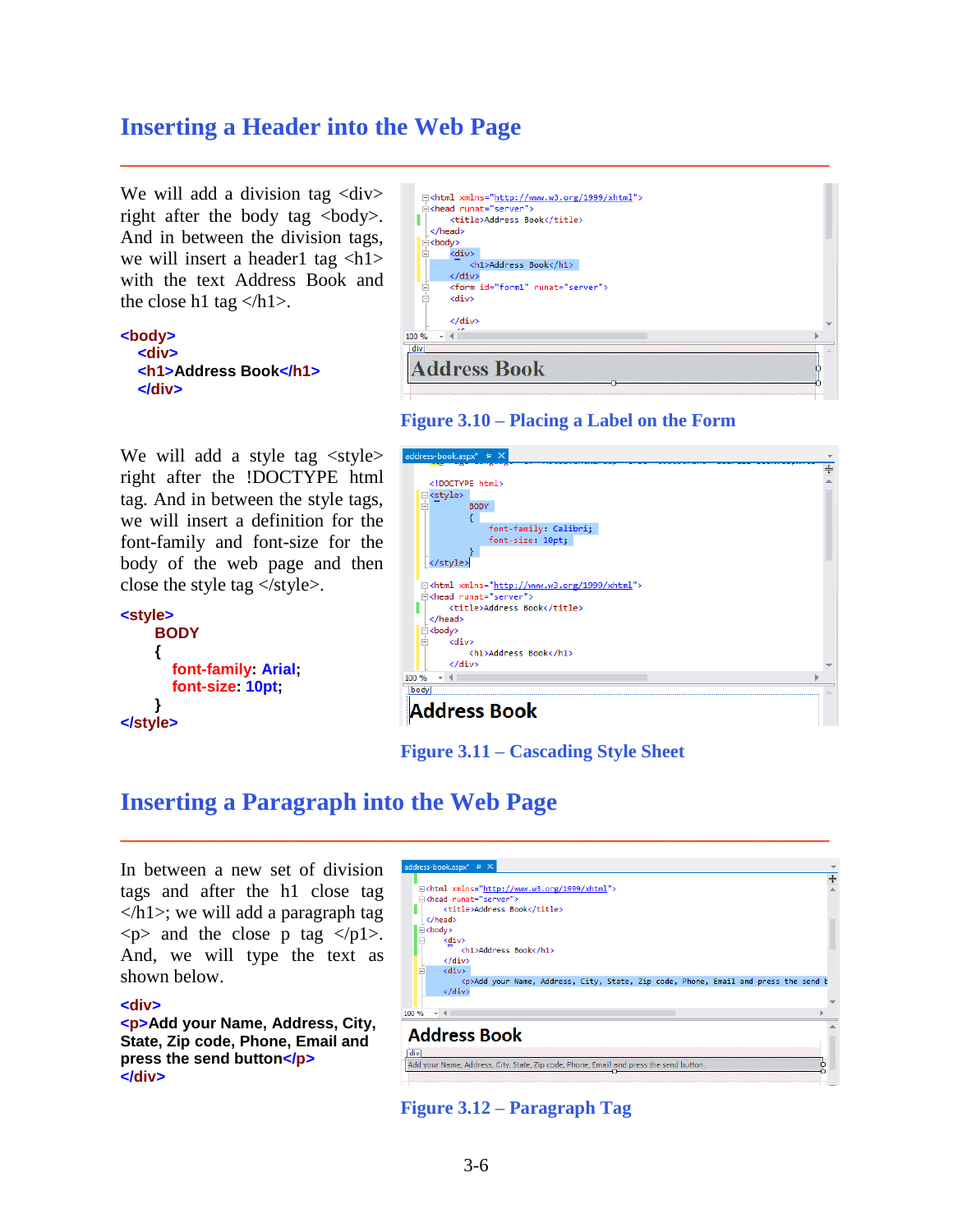## **Using Floating Division Tags**

We then add a division tag <div> followed by the style definition that will set the width at 300 pixels and float to the left.

**\_\_\_\_\_\_\_\_\_\_\_\_\_\_\_\_\_\_\_\_\_\_\_\_\_\_\_\_\_\_\_\_\_\_\_\_\_\_\_\_\_\_\_\_\_\_\_\_\_\_\_\_\_\_\_\_\_**

#### **<div style="width:300px;float:left;">**



**Figure 3.13 – Insert a Division that is 300 Pixels Wide**

## **Add a Table**

The next section of the web page is the textboxes that will contain the Name, Address, City, State, Zip code, Phone and Email to input. This comes after we inserted a division tag that is 300 pixel wide and floats to the left. Inside of the div tag is a HTML5 table. In the first row, we will have the tr tag  $\langle$ tr $\rangle$ . In the first cell, the td tag  $\langle$ td $\rangle$ , we will type Name and close the td tag  $\langle t \, \mathrm{d} \rangle$ .

**\_\_\_\_\_\_\_\_\_\_\_\_\_\_\_\_\_\_\_\_\_\_\_\_\_\_\_\_\_\_\_\_\_\_\_\_\_\_\_\_\_\_\_\_\_\_\_\_\_\_\_\_\_\_\_\_\_**

In the next cell  $\langle \text{td}\rangle$ , we will click on the Toolbox on the left side of the Visual Studio and then double click on Textbox tool. The asp:textbox code will be inserted. Close the cell with  $\langle \text{td}\rangle$ . Make the textbox 150 pixel wide name it txtName.

We will insert a total of seven textboxes and close the table.

|        |               | Toolbox <b>Montanation Company</b> | ▼ - X -book.aspx + X                                                                                                                                  |                   |   |
|--------|---------------|------------------------------------|-------------------------------------------------------------------------------------------------------------------------------------------------------|-------------------|---|
| oolbox |               | <b>Search Toolbox</b>              | $Q - 30px''$                                                                                                                                          | $\ddot{\mp}$      |   |
|        | Laty          | <b>Button</b>                      | k                                                                                                                                                     |                   |   |
|        | 畾             | Calendar                           | e, Address, City, State, Zip code, Phone, Email and press the send button.                                                                            |                   |   |
|        | ☑             | CheckBox                           |                                                                                                                                                       |                   |   |
|        | 胆             | CheckBoxList                       | hat="server">                                                                                                                                         |                   |   |
|        | 몁             | DropDownList                       | 30px, float: left, ">                                                                                                                                 |                   |   |
|        | 竹             | FileUpload                         |                                                                                                                                                       |                   |   |
|        | äbE           | HiddenField                        | $\exists$                                                                                                                                             |                   |   |
|        | A             | <b>HyperLink</b>                   | <br>xtBox ID="txtName" runat="server" Width="150px">                                                                                                  |                   |   |
|        | 囜             | Image                              |                                                                                                                                                       |                   |   |
|        | 囜             | <b>ImageButton</b>                 | $\langle$ /td>                                                                                                                                        |                   |   |
|        | $\frac{1}{2}$ | ImageMap                           | ktBox ID="txtAddress" runat="server" Width="150px">                                                                                                   |                   |   |
|        | A             | Label                              |                                                                                                                                                       |                   |   |
|        | 画             | <b>LinkButton</b>                  | :, Zip code, Phone, Email and press the send button.                                                                                                  |                   |   |
|        | 鷗             | ListBox                            |                                                                                                                                                       |                   |   |
|        | 凬             | Literal                            | Name                                                                                                                                                  |                   |   |
|        | 命             | Localize                           | Address                                                                                                                                               |                   |   |
|        | 氚             | MultiView                          | City, State Zipcode                                                                                                                                   |                   |   |
|        | 膕             | Panel                              | Phone<br>Email                                                                                                                                        |                   |   |
|        | ⊠             | PlaceHolder                        |                                                                                                                                                       |                   |   |
|        | $\odot$       | <b>RadioButton</b>                 |                                                                                                                                                       |                   |   |
|        | 胆             | <b>RadioButtonList</b>             |                                                                                                                                                       |                   |   |
|        | <b>RW</b>     | Substitution                       | $\cdots$                                                                                                                                              |                   |   |
|        | ⊞             | Table                              | <b>ALCOHOL</b>                                                                                                                                        |                   |   |
|        | abi           | <b>TextBox</b>                     |                                                                                                                                                       |                   |   |
|        | 氚             | TextBox<br>View                    |                                                                                                                                                       |                   |   |
|        | 参             | Wizard<br>.NET Component           | Version 4.5.0.0 from Microsoft Corporation<br><div>   <table>  <br/><form#form1><br/><td><br/><math> </math><tr></tr></td></form#form1></table></div> | <br>$ $ <tr></tr> | Þ |
|        |               |                                    |                                                                                                                                                       |                   |   |

**Figure 3.14 – Insert a Textbox**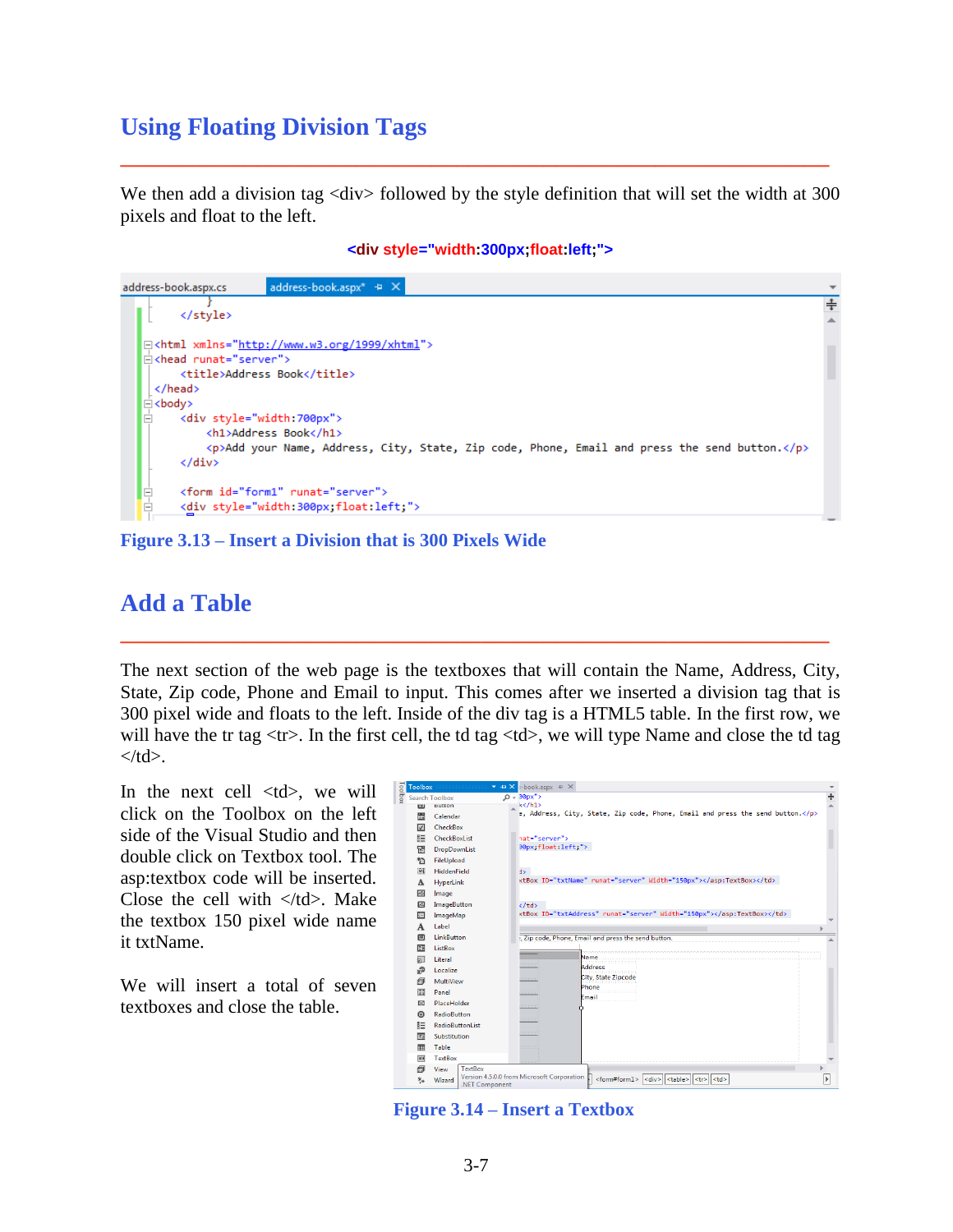The code for the seven textboxes in the table follows:

```
 <div style="width:300px;float:left;">
   <table>
   <tr>
     <td>Name</td>
     <td><asp:TextBox ID="txtName" runat="server" Width="150px"></asp:TextBox></td>
   </tr>
   <tr>
     <td>Address</td>
     <td><asp:TextBox ID="txtAddress" runat="server" Width="150px"></asp:TextBox></td>
   </tr>
   <tr>
     <td>City</td>
     <td><asp:TextBox ID="txtCity" runat="server" Width="150px"></asp:TextBox></td>
   </tr>
   <tr>
     <td>State</td>
     <td><asp:TextBox ID="txtState" runat="server" Width="150px"></asp:TextBox></td>
   </tr>
   <tr>
     <td>Zipcode</td>
     <td><asp:TextBox ID="txtZipcode" runat="server" Width="150px"></asp:TextBox></td>
   </tr>
   <tr>
    <td>Phone</td>
     <td><asp:TextBox ID="txtPhone" runat="server" Width="150px"></asp:TextBox></td>
   </tr>
   <tr>
     <td>Email</td>
     <td><asp:TextBox ID="txtEmail" runat="server" Width="150px"></asp:TextBox></td>
   </tr>
   <tr> 
     <td><asp:Button ID="Button2" runat="server" Text="Submit" OnClick="Button2_Click" /></td>
     <td></td>
   </tr> 
   </table>
 </div>
```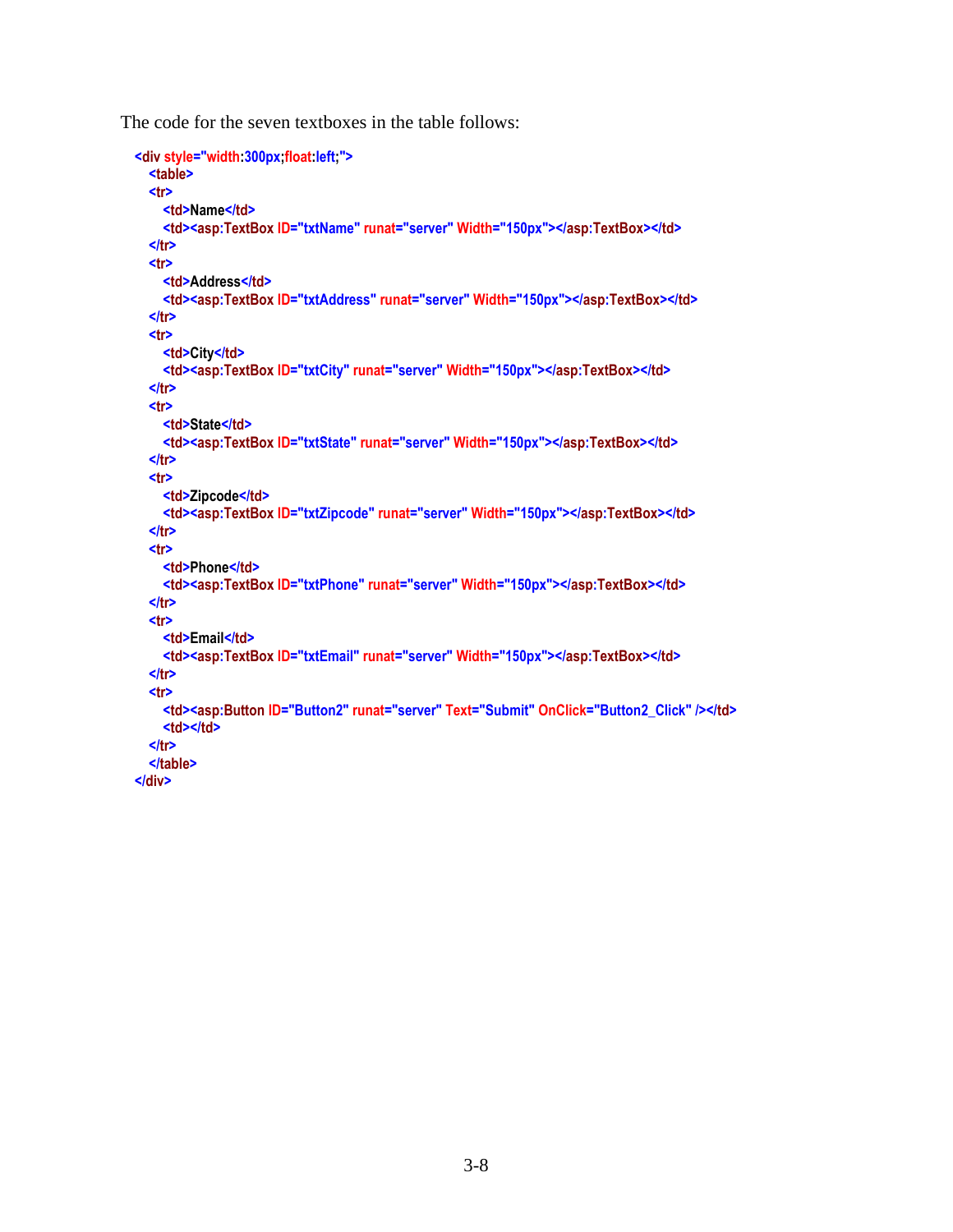| AddressBook - Microsoft Visual Studio<br>x                                                                                                                                                                                                                                                                                                                                                          |                                                                       | Quick Launch (Ctrl+Q)                                                                | п                  | $\times$     |  |                                                                                       |      |                 |  |            |
|-----------------------------------------------------------------------------------------------------------------------------------------------------------------------------------------------------------------------------------------------------------------------------------------------------------------------------------------------------------------------------------------------------|-----------------------------------------------------------------------|--------------------------------------------------------------------------------------|--------------------|--------------|--|---------------------------------------------------------------------------------------|------|-----------------|--|------------|
| <b>PROJECT</b><br><b>BUILD</b><br><b>DEBUG</b><br><b>SOL</b><br>ANALYZE<br><b>FILE</b><br><b>VIFW</b><br>TEAM<br><b>FORMAT</b><br><b>TOOLS</b><br><b>WINDOW</b><br>EDIT<br><b>TEST</b>                                                                                                                                                                                                              | <b>HELP</b>                                                           |                                                                                      |                    |              |  |                                                                                       |      |                 |  |            |
| address-book.aspx + X<br>address-book.aspx.cs                                                                                                                                                                                                                                                                                                                                                       | $\overline{\phantom{a}}$                                              | Solution Explorer Successors section $\blacktriangledown \mathbf{\mathbf{4}} \times$ |                    |              |  |                                                                                       |      |                 |  |            |
| Toolbox<br><form id="form1" runat="server"></form>                                                                                                                                                                                                                                                                                                                                                  | $\ddot{\pm}$                                                          |                                                                                      |                    |              |  |                                                                                       |      |                 |  |            |
| <div style="width:300px;float:left;"><br/><table></table></div>                                                                                                                                                                                                                                                                                                                                     |                                                                       | Search Solution Explorer (Ctrl+;)                                                    |                    | ۰ هر         |  |                                                                                       |      |                 |  |            |
| <tr></tr>                                                                                                                                                                                                                                                                                                                                                                                           |                                                                       | 6 Solution 'AddressBook' (1 project)                                                 |                    |              |  |                                                                                       |      |                 |  |            |
|                                                                                                                                                                                                                                                                                                                                                                                                     |                                                                       |                                                                                      |                    |              |  |                                                                                       |      |                 |  |            |
| <td>Name</td>                                                                                                                                                                                                                                                                                                                                                                                       | Name                                                                  |                                                                                      | AddressBook        |              |  |                                                                                       |      |                 |  |            |
| <td><asp:textbox id="txtName" runat="server" width="150px"></asp:textbox></td><br>$\langle$ /tr>                                                                                                                                                                                                                                                                                                    | <asp:textbox id="txtName" runat="server" width="150px"></asp:textbox> |                                                                                      | Properties         |              |  |                                                                                       |      |                 |  |            |
| 100 %<br>$-4$                                                                                                                                                                                                                                                                                                                                                                                       |                                                                       | <b>I-</b> References                                                                 | address-book.aspx  |              |  |                                                                                       |      |                 |  |            |
|                                                                                                                                                                                                                                                                                                                                                                                                     |                                                                       | Q Web.config                                                                         |                    |              |  |                                                                                       |      |                 |  |            |
| <b>Address Book</b>                                                                                                                                                                                                                                                                                                                                                                                 |                                                                       |                                                                                      |                    |              |  |                                                                                       |      |                 |  |            |
|                                                                                                                                                                                                                                                                                                                                                                                                     |                                                                       |                                                                                      |                    |              |  |                                                                                       |      |                 |  |            |
| Add your Name, Address, City, State, Zip code, Phone, Email and press the send button.                                                                                                                                                                                                                                                                                                              |                                                                       |                                                                                      |                    |              |  |                                                                                       |      |                 |  |            |
| div)                                                                                                                                                                                                                                                                                                                                                                                                |                                                                       |                                                                                      |                    |              |  |                                                                                       |      |                 |  |            |
| Name                                                                                                                                                                                                                                                                                                                                                                                                |                                                                       | Properties accommodations v                                                          |                    | $\sqrt{4}$ X |  |                                                                                       |      |                 |  |            |
| Address                                                                                                                                                                                                                                                                                                                                                                                             |                                                                       | form1 <form></form>                                                                  |                    |              |  |                                                                                       |      |                 |  |            |
| City                                                                                                                                                                                                                                                                                                                                                                                                |                                                                       | 쁣 찧↓<br>Я                                                                            |                    |              |  |                                                                                       |      |                 |  |            |
| i : : : : : : : :<br>State                                                                                                                                                                                                                                                                                                                                                                          |                                                                       | (id)                                                                                 | form1              |              |  |                                                                                       |      |                 |  |            |
| Zipcode                                                                                                                                                                                                                                                                                                                                                                                             |                                                                       | accept-charset<br>accesskey                                                          |                    |              |  |                                                                                       |      |                 |  |            |
| ::::::::<br>Phone                                                                                                                                                                                                                                                                                                                                                                                   |                                                                       | action                                                                               |                    |              |  |                                                                                       |      |                 |  |            |
|                                                                                                                                                                                                                                                                                                                                                                                                     |                                                                       | aria-activedescen                                                                    |                    |              |  |                                                                                       |      |                 |  |            |
| Email                                                                                                                                                                                                                                                                                                                                                                                               |                                                                       | aria-atomic                                                                          | False              |              |  |                                                                                       |      |                 |  |            |
| Submit                                                                                                                                                                                                                                                                                                                                                                                              |                                                                       | aria-autocomplel none                                                                |                    |              |  |                                                                                       |      |                 |  |            |
|                                                                                                                                                                                                                                                                                                                                                                                                     |                                                                       | aria-busy<br>aria-checked                                                            | False<br>undefined |              |  |                                                                                       |      |                 |  |            |
|                                                                                                                                                                                                                                                                                                                                                                                                     |                                                                       |                                                                                      |                    |              |  |                                                                                       |      |                 |  |            |
|                                                                                                                                                                                                                                                                                                                                                                                                     |                                                                       | (id)                                                                                 |                    |              |  |                                                                                       |      |                 |  |            |
| $  $ <html><math>  </math> <br/>body&gt;<br/>□ Split<br/><form#form1>  <div>  <table>  <tr>  <td><br>↔ Source<br/><sup>1</sup> Design</br></td><td>Þ</td><td></td><td></td><td></td></tr><tr><td>Drag margin handles to resize margins. Press SHIFT or CTRL for more options.<br/>Ln 23</td><td>Col1</td><td>Ch<sub>1</sub></td><td></td><td><b>INS</b></td></tr></table></div></form#form1></html> | <br>                                                                  | Þ                                                                                    |                    |              |  | Drag margin handles to resize margins. Press SHIFT or CTRL for more options.<br>Ln 23 | Col1 | Ch <sub>1</sub> |  | <b>INS</b> |
| <br>                                                                                                                                                                                                                                                                                                                                                                                                | Þ                                                                     |                                                                                      |                    |              |  |                                                                                       |      |                 |  |            |
| Drag margin handles to resize margins. Press SHIFT or CTRL for more options.<br>Ln 23                                                                                                                                                                                                                                                                                                               | Col1                                                                  | Ch <sub>1</sub>                                                                      |                    | <b>INS</b>   |  |                                                                                       |      |                 |  |            |

**Figure 3.15 – Add a Table and Textboxes**

## **Inserting Labels in Another Table inside a Division**

The next section of the web page is the labels that will contain the Name, Address, City, State, Zip code, Phone and Email that was inputted. This comes after we inserted a division tag that is 400 pixel wide and floats to the left. Inside of the div tag is a HTML5 table. In the first row, we will have the tr tag  $\langle$ tr $\rangle$ . Inside the row, we will insert the td tag  $\langle$ td $\rangle$ .

**\_\_\_\_\_\_\_\_\_\_\_\_\_\_\_\_\_\_\_\_\_\_\_\_\_\_\_\_\_\_\_\_\_\_\_\_\_\_\_\_\_\_\_\_\_\_\_\_\_\_\_\_\_\_\_\_\_**

In the cell <td>, we will click on the Toolbox on the left side of the Visual Studio and then double click on Label tool. The asp:textbox code will be inserted. Close the cell with  $\langle \text{td}\rangle$ .

| Toolbox | <b>Toolbox</b>        | <b>Service Construction Construction</b> | $\blacktriangleright$ $\blacktriangleleft$ X $\blacktriangleright$ book.aspx* $\dashv$ X |
|---------|-----------------------|------------------------------------------|------------------------------------------------------------------------------------------|
|         | <b>Search Toolbox</b> |                                          | P * tyle="height:210px;width:400px;float:left;">                                         |
|         | <b>Iapi</b>           | <b>Button</b>                            |                                                                                          |
|         | m                     | Calendar                                 | o:Label ID="lblName" runat="server" Text="Name">                                         |
|         | V                     | CheckBox                                 |                                                                                          |
|         | 詎                     | CheckBoxList                             |                                                                                          |
|         | 臂                     | DropDownList                             |                                                                                          |
|         | ኅን                    | FileUpload                               |                                                                                          |
|         | 30]                   | HiddenField                              |                                                                                          |
|         | Δ                     | HyperLink                                |                                                                                          |
|         | 囨                     | Image                                    |                                                                                          |
|         | ⊡                     | ImageButton                              | :, Zip code, Phone, Email and press the send button.                                     |
|         | 讍                     | ImageMap                                 |                                                                                          |
|         | A                     | Label                                    | <b>STATISTICS IN AN</b><br>td me                                                         |

**Figure 3.16 – Add a Label**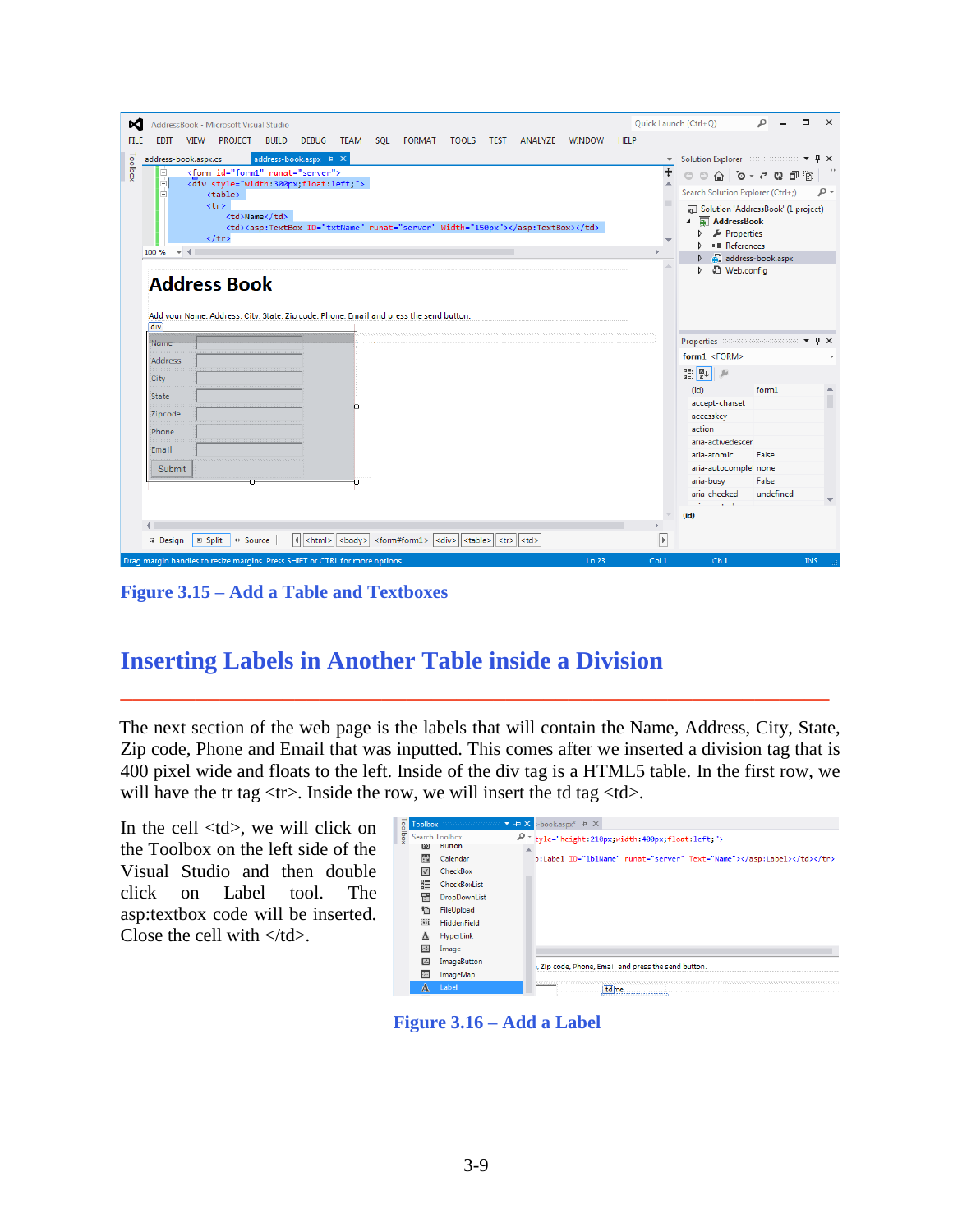| address-book.aspx.cs                                                                   | address-book.aspx* + X                                                                                                                                                                                                                                                                                                                                                                                                                                       |                                                                 |                                                                       |                                                                                        |                                                                   |   |
|----------------------------------------------------------------------------------------|--------------------------------------------------------------------------------------------------------------------------------------------------------------------------------------------------------------------------------------------------------------------------------------------------------------------------------------------------------------------------------------------------------------------------------------------------------------|-----------------------------------------------------------------|-----------------------------------------------------------------------|----------------------------------------------------------------------------------------|-------------------------------------------------------------------|---|
| <table></table>                                                                        | <div id="address" style="height:210px;width:400px;float:left;"><br/><tr><td><asp:label id="lblName" runat="server" text="Name"></asp:label></td></tr><br/><tr><td><asp:label id="lblAddress" runat="server" text="Address"></asp:label></td></tr><br/><tr><td><asp:label id="lblCityStateZip" runat="server" text="City, State Zipcode"></asp:label></td></tr><br/><tr><td><asp:label id="lblPhone" runat="server" text="Phone"></asp:label></td></tr></div> | <asp:label id="lblName" runat="server" text="Name"></asp:label> | <asp:label id="lblAddress" runat="server" text="Address"></asp:label> | <asp:label id="lblCityStateZip" runat="server" text="City, State Zipcode"></asp:label> | <asp:label id="lblPhone" runat="server" text="Phone"></asp:label> | ÷ |
| <asp:label id="lblName" runat="server" text="Name"></asp:label>                        |                                                                                                                                                                                                                                                                                                                                                                                                                                                              |                                                                 |                                                                       |                                                                                        |                                                                   |   |
| <asp:label id="lblAddress" runat="server" text="Address"></asp:label>                  |                                                                                                                                                                                                                                                                                                                                                                                                                                                              |                                                                 |                                                                       |                                                                                        |                                                                   |   |
| <asp:label id="lblCityStateZip" runat="server" text="City, State Zipcode"></asp:label> |                                                                                                                                                                                                                                                                                                                                                                                                                                                              |                                                                 |                                                                       |                                                                                        |                                                                   |   |
| <asp:label id="lblPhone" runat="server" text="Phone"></asp:label>                      |                                                                                                                                                                                                                                                                                                                                                                                                                                                              |                                                                 |                                                                       |                                                                                        |                                                                   |   |
|                                                                                        |                                                                                                                                                                                                                                                                                                                                                                                                                                                              |                                                                 |                                                                       |                                                                                        |                                                                   |   |

  
 $\langle$ /div>  
  
  
 $\langle$ /html>  
 $100 \%$   $\div$   $\parallel$  |  |  | | --- | --- | |  | Add your Name, Address, City, State, Zip code, Phone, Email and press the send button. |  | |  | div#address |  | | Name | Name. |  | | Address | Address |  | | :::::::::::::City | City, State Zipcode |  | | i:::::::::::::: | Phone::::::::::::::::Email |  | | **State** |  |  | | Zipcode |  |  | | Phone |  |  | | Email |  |  | |  |  |  | | Submit |  |  | |  |  |  | |#### **Figure 3.17 – Add a Table and Textboxes**

The code for the seven labels in the table follows:

```
<div id="address" style="height:210px;width:400px;float:left;">
     <table>
       <tr><td><asp:Label ID="lblName" runat="server" Text="Name"></asp:Label></td></tr>
       <tr><td><asp:Label ID="lblAddress" runat="server" Text="Address"></asp:Label></td></tr>
       <tr><td><asp:Label ID="lblCityStateZip" runat="server" Text="City, State Zipcode"></asp:Label></td></tr>
       <tr><td><asp:Label ID="lblPhone" runat="server" Text="Phone"></asp:Label></td></tr>
       <tr><td><asp:Label ID="lblEmail" runat="server" Text="Email"></asp:Label></td></tr>
     </table>
</div>
```
## **Adding Code for the Labels**

We then double click on the Submit button and the address-book.aspx.cs tab will appear. We see the Button2\_Click event code. We will type the following:

**\_\_\_\_\_\_\_\_\_\_\_\_\_\_\_\_\_\_\_\_\_\_\_\_\_\_\_\_\_\_\_\_\_\_\_\_\_\_\_\_\_\_\_\_\_\_\_\_\_\_\_\_\_\_\_\_\_**

**protected void Button2\_Click(object sender, EventArgs e)**

```
{
lblName.Text = txtName.Text;
lblAddress.Text = txtAddress.Text;
lblCityStateZip.Text = txtCity.Text + ", " + txtState.Text + " " + txtZipcode.Text;
lblPhone.Text = txtPhone.Text;
lblEmail.Text = txtEmail.Text;
}
```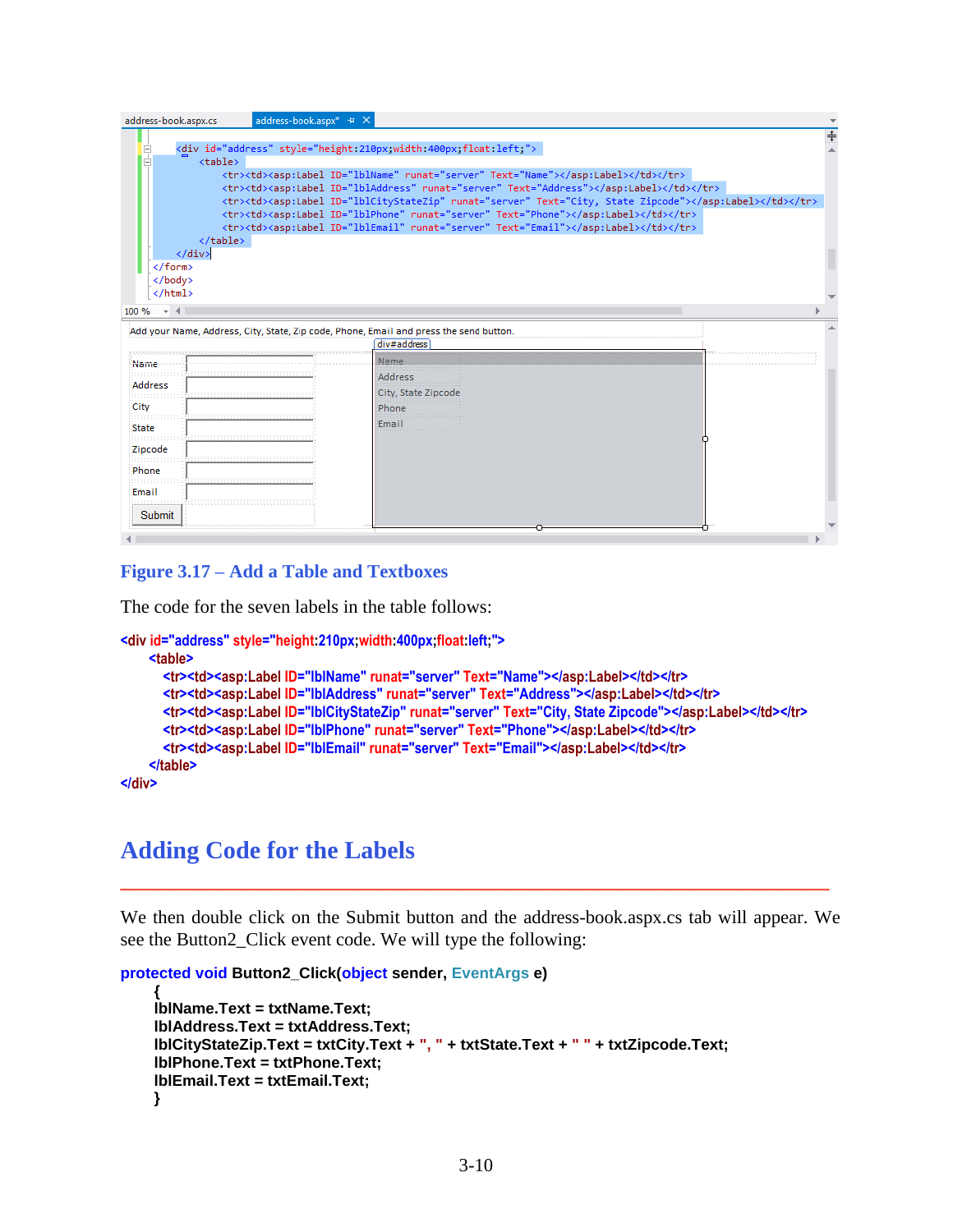

**\_\_\_\_\_\_\_\_\_\_\_\_\_\_\_\_\_\_\_\_\_\_\_\_\_\_\_\_\_\_\_\_\_\_\_\_\_\_\_\_\_\_\_\_\_\_\_\_\_\_\_\_\_\_\_\_\_**

**Figure 3.18 – Submit Event Code**

## **Saving the Web Page**

To save the web page, we choose File from the main menu and then click on Save All.

| ∞           | AddressBook - Microsoft Visual Studio        |                              | Quick Launch (Ctrl+O)                                                                                         | о<br>$\times$<br>٩                                  |
|-------------|----------------------------------------------|------------------------------|---------------------------------------------------------------------------------------------------------------|-----------------------------------------------------|
| <b>FILE</b> | <b>PROJECT</b><br><b>EDIT</b><br><b>VIEW</b> | <b>DEBUG</b><br><b>BUILD</b> | <b>HELP</b><br><b>TEAM</b><br>SQL<br><b>FORMAT</b><br><b>TOOLS</b><br><b>TEST</b><br>ANALYZE<br><b>WINDOW</b> |                                                     |
| ₩           | New Project                                  | $CrI + Shift + N$            | $\overline{\mathbf{v}}$                                                                                       |                                                     |
| ٠ò          | New Web Site                                 | $Shift + Alt + N$            | up-"true" CodeBehind-"address-book.aspx.cs" Inherits-"AddressBook.a+                                          | 000000000000                                        |
| <b>TE</b>   | New Team Project                             |                              |                                                                                                               | Search Solution Explorer (Ctrl+;)<br>- م            |
| ñ           | New File                                     | $Ctrl + N$                   |                                                                                                               |                                                     |
| 名           | Open Project                                 | $CrI + Shift + O$            |                                                                                                               | a Solution 'AddressBook' (1 project)<br>AddressBook |
| ¢,          | Open Web Site                                | $Shift + Alt + O$            |                                                                                                               | & Properties                                        |
| ta          | Connect to Team Project                      |                              |                                                                                                               | <b>** References</b>                                |
| ක           | Open File                                    | $CrI + O$                    |                                                                                                               | address-book.aspx                                   |
|             | Add                                          |                              |                                                                                                               | Web.config<br>ь                                     |
|             | Close                                        |                              | khtml">                                                                                                       |                                                     |
| 図           | <b>Close Solution</b>                        |                              |                                                                                                               |                                                     |
|             |                                              |                              |                                                                                                               |                                                     |
|             | Save address-book.aspx                       | $Ctrl + S$                   |                                                                                                               |                                                     |
|             | Save address-book.aspx As                    |                              |                                                                                                               |                                                     |
| d.          | Save All                                     | $CrI + Shift + S$            |                                                                                                               | txtName System.Web.ULWebControls. -                 |
|             | Export Template                              |                              | Email and press the send button.                                                                              | 58 명↓<br>D<br>F<br>$\mathcal{P}$                    |
|             | <b>Source Control</b>                        |                              |                                                                                                               | EnableViewState True                                |
| в           | Page Setup                                   |                              | Name                                                                                                          | <b>FI</b> Font                                      |
| 員           | Print                                        | $CrI + P$                    | Address                                                                                                       | ForeColor                                           |
|             | <b>Recent Files</b>                          |                              | City, State Zipcode                                                                                           | Height                                              |
|             | <b>Recent Projects and Solutions</b>         |                              | Phone<br>.<br>Email                                                                                           | MaxLength<br>$\mathbf{0}$                           |
| E3          | Exit                                         | $Alt + F4$                   |                                                                                                               | ReadOnly<br>False                                   |
|             | ennoue                                       |                              |                                                                                                               | Rows<br>٥<br>SkinID                                 |
|             | mm<br>Phone                                  |                              |                                                                                                               | Tablodex<br>o                                       |
|             | Fmail                                        |                              |                                                                                                               | Text                                                |
|             |                                              |                              |                                                                                                               | $\sim$                                              |
|             |                                              |                              |                                                                                                               |                                                     |
|             | Submit                                       |                              |                                                                                                               | Text<br>The text value.                             |

**Figure 3.19 – Saving the Web Page**